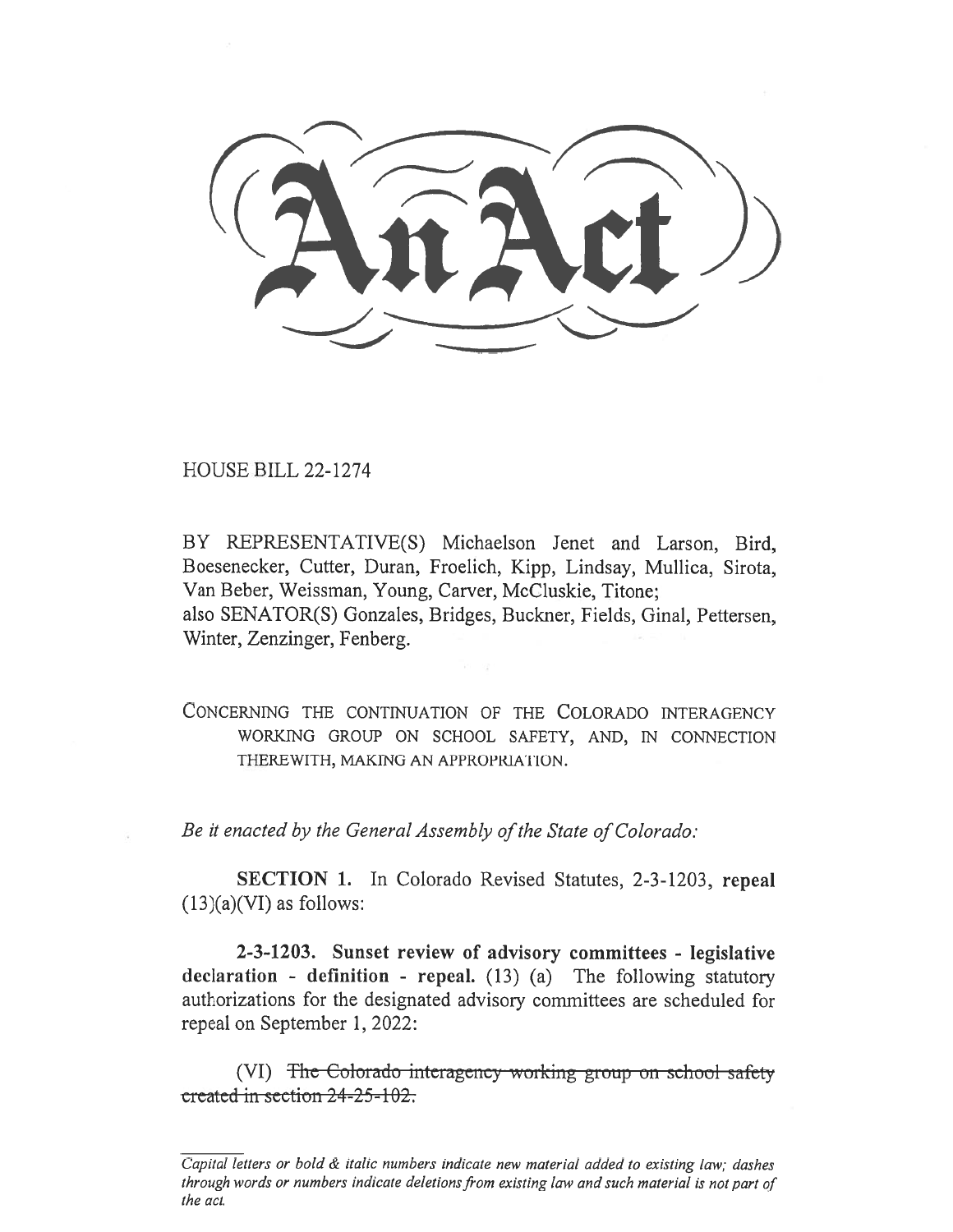SECTION 2. In Colorado Revised Statutes, 24-25-102, amend (1) and (7); and add (8) as follows:

24-25-102. Colorado interagency working group on school safety - creation - membership - operation - immunity - repeal. (1) There is hereby created in the department OF PUBLIC SAFETY the Colorado interagency working group on school safety, referred to in this article 25 as the "working group". The working group has the powers and duties specified in this article 25.

(7) The working group shall only meet if the department of public safety identifies sufficient funding to cover the costs associated with the working-group THE DEPARTMENT OF PUBLIC SAFETY SHALL CONVENE THE FIRST MEETING OF THE WORKING GROUP NO LATER THAN DECEMBER 31, 2022.

(8) (a) FOR STATE FISCAL YEAR 2022-23, THE GENERAL ASSEMBLY SHALL APPROPRIATE ONE HUNDRED THOUSAND DOLLARS TO THE DEPARTMENT OF PUBLIC SAFETY FOR THE PURPOSES OF THIS ARTICLE 25.

(b) THIS SUBSECTION (8) IS REPEALED, EFFECTIVE JULY 1, 2023.

SECTION 3. In Colorado Revised Statutes, repeal 24-25-105 as follows:

24-25-105. Repeal of article. This article-25 is repealed, effective September  $1,2022$ . Before the repeal, the department of regulatory agencies shall review the working group as described in section  $2-3-1203$ .

SECTION 4. Appropriation. For the 2022-23 state fiscal year, \$100,000 is appropriated to the department of public safety for use by the division of criminal justice. This appropriation is from the general fund and is based on an assumption that the division will require an additional 0.3 FTE. To implement this act, the division may use this appropriation for DCJ Administrative Services.

SECTION 5. Act subject to petition - effective date. This act takes effect at 12:01 a.m. on the day following the expiration of the ninety-day period after final adjournment of the general assembly; except

PAGE 2-HOUSE BILL 22-1274